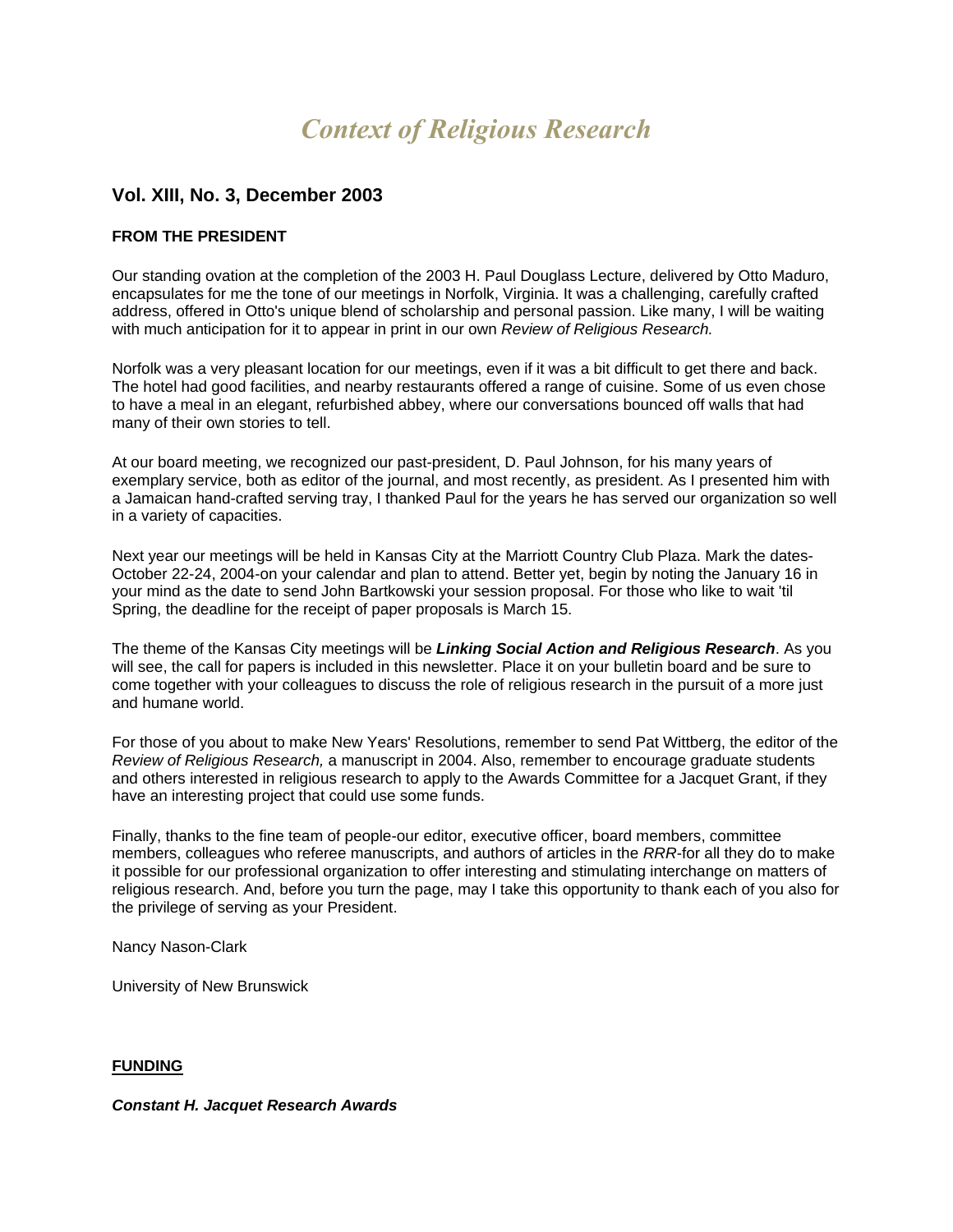The *RRA* will make \$*12,000* available this year on a competitive basis for applied and basic research. Priority is given to applied projects, and funding over \$3,000 to any one proposal is granted only in cases of exceptionally high merit and significance. In this competition, *applied research* is defined as a project that has an identifiable organizational or institutional client who will use the research results for specific goal-centered activities. The Committee especially encourages proposal submissions from scholars who are in the early stages of their careers, as well as proposals from students.

Funding may be used for research expenses and *release* time, but not for supplemental income or capital equipment. Because funds are limited, applicants are also encouraged to seek support from alternative sources of funding. Applicants are required to be members of the RRA. Full-time students may join the Association at the time of their application. All others must hold membership in the RRA for *at least one full year* prior to the application deadline.

Applications must include *four* copies of: (a) a requested *Awards Application Form*, completed and signed; (b) a narrative summary of the proposed project, no longer than five double-spaced, typed pages; and (c) a one-page detailed budget. Materials will not be returned.

The required Application Form can be obtained from the RRA website-*http://rra.hartsem. edu*-or by writing: Edward C. Lehman, 372 Campbell Road, Brockport, NY 14420; email, edlehman@frontiernet.net. *Your application must be received by 1 April 2003.*

Applicants will be notified of the disposition of their applications within 60 days and will be asked to submit a written acceptance of their awards within two weeks of notification. Recipients should plan to expend the grant within one year after accepting the award and should note RRA support in all reports of the research for which they received the grant. Award recipients are encouraged to submit their research reports for possible publication in the *Review of Religious Research*, subject to editorial review. An account of the expenditure of the grant is required, and if an article is not submitted to the *RRR,* a narrative of the research and its findings will be expected as well.

2003 awardees were Lori Beaman, Stephen Krauss, Lanette Ruff, Keli Rugenstein, and Jim Wellman. The full amount was awarded.

## *Joseph H. Fichter Research Awards*

The *Association for the Sociology of Religion* will make available \$10,000 this year for promising research in either of two areas, prioritized as follows: (1) *gender issues, women and religion,* and *feminist perspectives* on religion; (2) *new religious movements*. Applicants must be members of the ASR at the time of application. Dissertation research is included within the purview of the award. Those who have recently earned the doctorate are especially encouraged to apply.

A proposal of not more than five double-spaced, typed pages should outline the rationale and plan of research. A detailed budget should be attached, as should a vita. *Deadline: 1 March postmark*.

Send *four* copies of the proposal to: Paula D. Nesbitt, Department of Sociology, University of California, 410 Barrows Hall #1980, Berkeley, CA 94720-0659. Further information is available on the ASR Web site <*www.sociologyofreligion.com*> or by writing: pnesbitt@uclink. berkeley.edu.

#### *SSSR Research Awards*

The *Society for the Scientific Study of Religion* has authorized several thousand dollars for its 2004 research awards competition (with a maximum of \$2,000 for a single grant). At least a one-fourth of the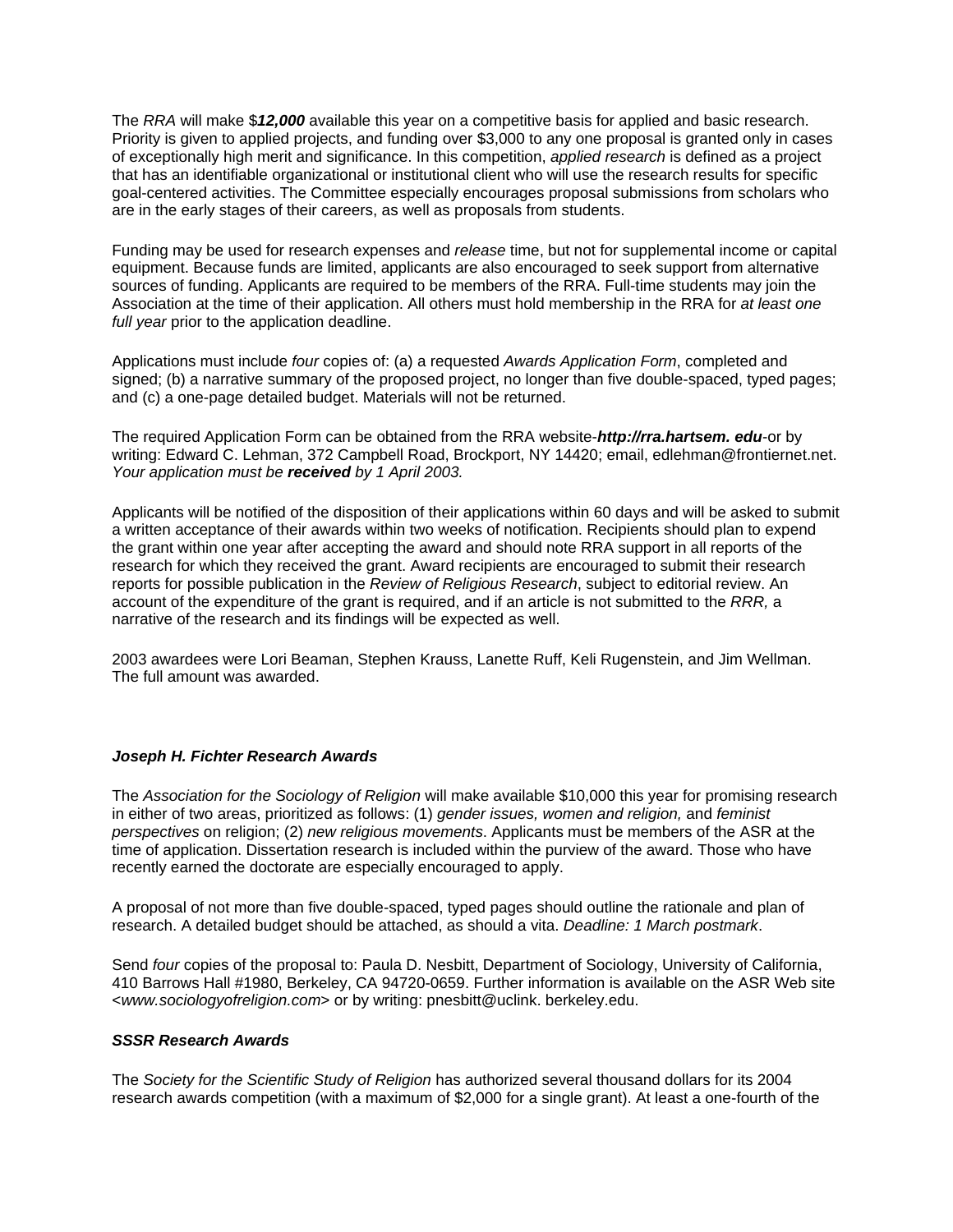grants will go to persons who are graduate students or have held the doctorate for less than five years. Awards are intended to cover research expenses, travel, student assistance, and up to \$1,500 in stipend.

Applicants must have been SSSR members for *at least one year* at the time they submit their proposals, which are limited in length to a maximum of five double-spaced, typed pages, including abstract and budget. The budget should include a rationale for expenditures. In addition, applicants should enclose a *brief* curriculum vitae listing their research and publications. Grant recipients have two years to spend their awards and are expected to submit a brief report on their research.

*Three* copies of the complete application should be sent to Nancy T. Ammerman, Boston University School of Theology, 745 Commonwealth, Boston, MA 02215 by *1 March 2004*. For further information: nta@bu.edu.

## **MEETINGS**

The *British Sociological Association Sociology of Religion Study Group's* 2004 annual conference will be held *29 March - 1 April* at Clifton Hill House, University of Bristol. Several previous meetings have been held at this venue, and it is an attractive venue. The theme is *A Sociology of Spirituality*. The BSASRSG's Web site is: *www.socrel.org.uk*. Abstracts (150 words) are due 31 January to *kieran.flanagan@bristol.ac.uk*.

The *Henry Institute for the Study of Christianity and Politics* invites papers for its second biennial *Symposium on Religion and Politics*, to be held *29 April - 1 May* at Calvin College, Grand Rapids. Deadline for a one-page proposal is 15 February. Contact *smid@calvin. edu.*

The *Association for the Study of Esotericism* will hold its first North American conference, *Esotericism: From Europe to North America,* at Michigan State University, *3-5 June.* Send an abstract of no more than one single-spaced page and a brief c.v. by 31 December to *ase@ aseweb.org*.

The *Association for the Sociology of Religion* will meet *13-15 August* in San Francisco. The theme is *The Causes and Consequences of Contemporary Moralities***.** Plenary events include the Presidential Address of Joe Tamney and the Paul Hanly Furfey lecture by Immanuel Wallerstein. Contact: Fenggang Yang, Program Chair: *ASR2004@soc.purdue.edu*. The call for papers is also on the ASR Website: *www.sociologyofreligion.com.* Deadlines: 15 January for session proposals, 15 February for paper abstracts. The *ASA Sociology of Religion Section* also meets in San Francisco at this time, as does the *Society for the Study of Social Problems*. For up-to-date information on these organizations' activities, consult their respective sites: *www.asanet .org/section34/index.html* and *http://www.sssp1.org*.

## **ELECTIONS AND NOMINATIONS**

Results of the 2003 RRA general elections are: President Elect, Daniel V.A. Olson; Secretary, Keith A. Roberts; Directors-at-Large, Adair T. Lummis and Charles Zech; Nominating Committee, Ralph W. Hood and Cynthia Woolever. Both amendments to the by-laws on the ballot passed overwhelmingly.

The 2004 Nominating Committee seeks member input. This year a new nominating committee chair, two board members, and two nominating committee members will be elected. If you wish to offer a name (including your own), contact Tony Blasi at Sociology, Tennessee State University, 3500 John Merritt Blvd., Nashville, TN 37209-1561; *blasi3610@cs.com*. The Committee will be happiest to hear from you as close after the start of 2004 as possible.

## **MEMBER NEWS**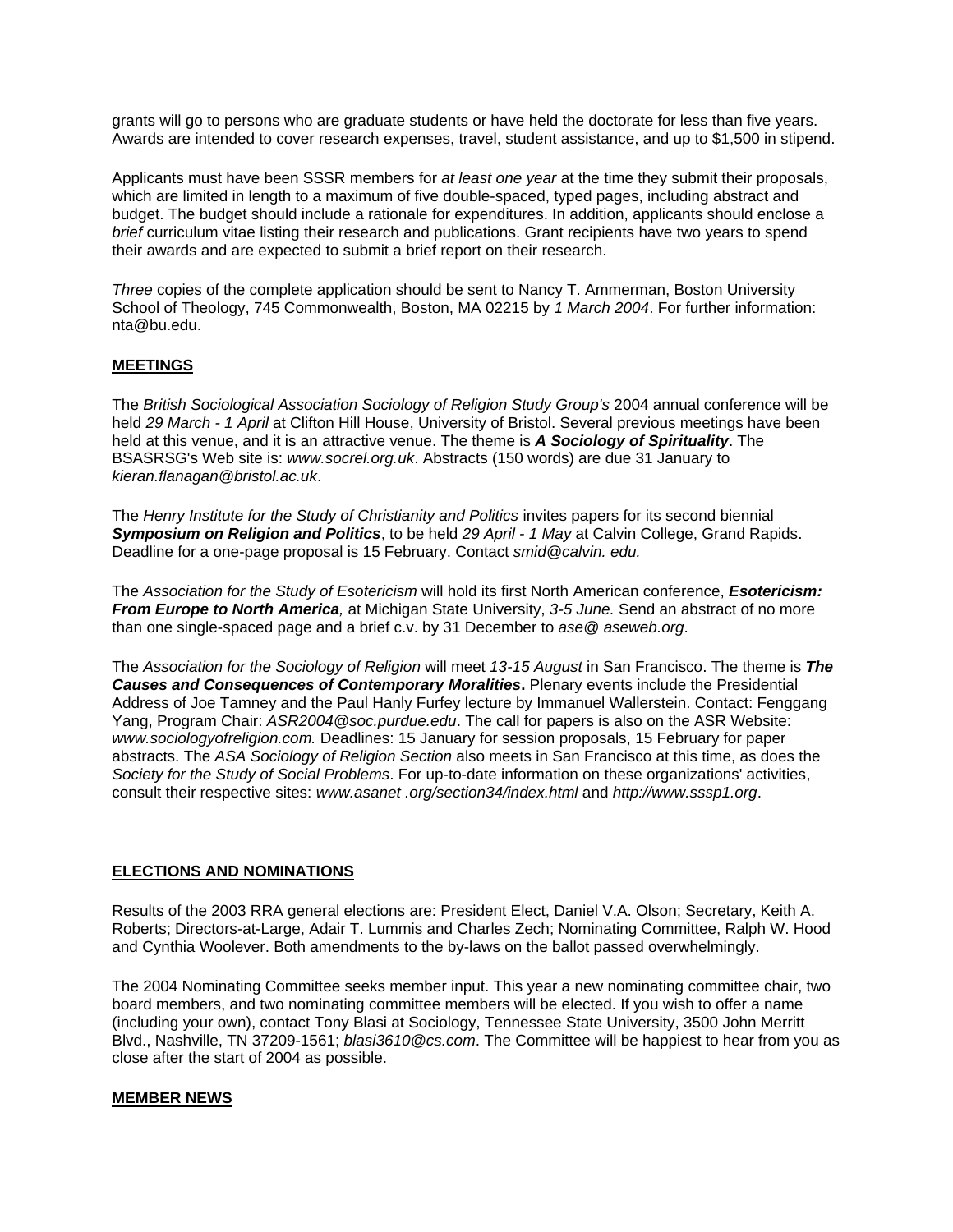Members' book publications since the last issue include:

*Jim Richardson's* edited volume, *Regulating Religion: Case Studies from Around the Globe*  (Kluwer/Plenum), which includes contributions, in addition, by members *Jim Beckford, Gary Bouma, Roger Finke, Alejandro Frigerio, and Massimio Introvigne*.

**Beau Weston**'s two books, Called to Teach: The Vocation of the Presbyterian Educator (edited with Duncan Ferguson) and *Leading from the Center: Strengthening the Pillars of the Church* (both Geneva Press).

*Religious Congregations and Membership in the United States 2000* is now available from Glenmary. RRA members *Dale Jones, Rich Houseal, and Jack Marcum* are among the nine authors of the study, which includes a CD-ROM containing these and previous data.

Other achievements: *Nancy T. Ammerman* has been elected President of the SSSR for 2005. *Jim Beckford and Doug Cowan* have been elected to the ASR Council. *Kraig Beyerlein* has been elected as a student representative to the council of the ASA Sociology of Religion Section. *Tony Blasi* has been elected as one of two representatives from North America to the Board of ISA Research Committee 22 (sociology of religion). *Timothy Clydesdale, Kathleen Garces-Foley, Paul Numrich, and Dan Olson* have each received grants from the Louisville Institute in its most recently announced competitions. Congratulations to all.

Finally, we regret to announce the death of *Bruce Hunsberger*, professor of psychology at Wilfrid Laurier University, and a frequent contributor to our literature, October 9, 2003, as the result of complications from chronic leukemia. May he rest in peace.

## **STUDENT PAPER COMPETITION**

The *Mormon Social Science Association* is sponsoring a student paper competition for papers employing social scientific perspectives in the analysis of Mormon social life and culture. The three top winners will receive \$300 each toward expenses to attend the 2004 RRA/SSSR meeting in Kansas City, with an additional \$100 to the first place winner. A 250 word abstract is due 31 December, with the final paper required by March 1. See: *www.genesoc.com/mssa.*

## **NEWS FROM HARTFORD INSTITUTE**

In addition to hosting the RRA Web site and renewed RRX discussion group, the Hartford Institute for Religion Research continues to increase its extensive resources for religious research scholars at *[www.hartfordinstitute.org/sociology/sociology.html](http://www.hartfordinstitute.org/sociology/sociology.html)*.

The site now includes:

- The entire content of *The Encyclopedia of Religion and Society* (AltaMira), edited by Bill Swatos.
- Thousands of links to several hundred on-line articles, research summaries, syllabi, and research resources.
- A listing of academics from the sociology of religion and other disciplines who engage in religion research, with links to their Web pages.
- A 17,000 entry searchable database of nearly all major works in the sociology of religion, compiled by Tony Blasi.